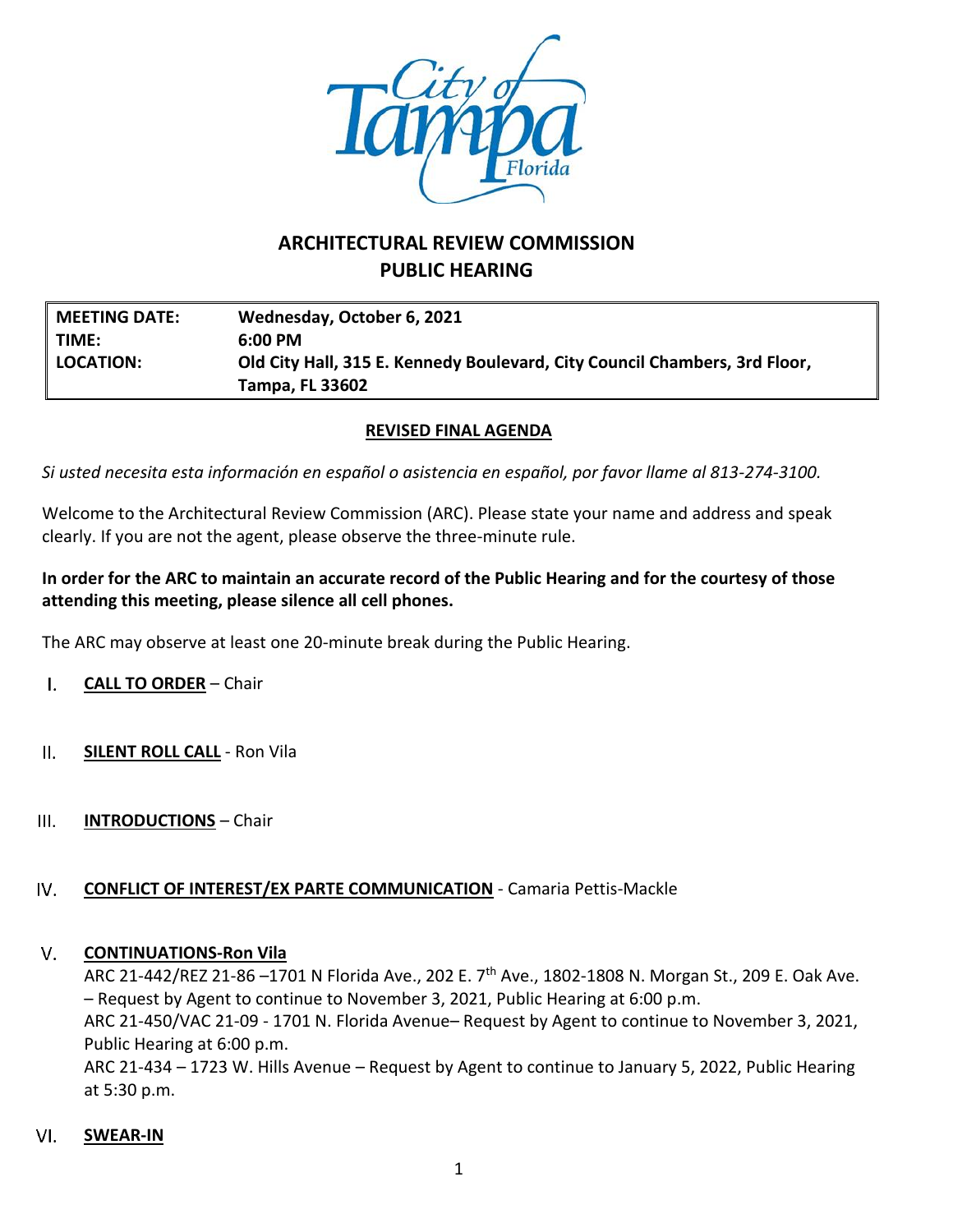# VII. **ITEMS TO BE REVIEWED:**

| <b>ARC 21-488</b> | <b>OWNER:</b><br>AGENT:      | TB Homes Land LXXVII LLC<br><b>Scott Steady</b>                                                |
|-------------------|------------------------------|------------------------------------------------------------------------------------------------|
|                   | DISTRICT:                    | Hyde Park                                                                                      |
|                   | LOCATION:<br><b>REQUEST:</b> | 1702 W. Jetton Avenue<br>Certificate of Appropriateness - New Construction: Primary Structure, |
|                   |                              | Accessory Structure,                                                                           |
|                   |                              | Site Improvements                                                                              |
|                   | <b>PURPOSE:</b>              | Residential                                                                                    |
|                   |                              |                                                                                                |
| ARC 21-312        | <b>OWNER:</b>                | Andre McDowall                                                                                 |
|                   | AGENT:                       | Garrett Gilkey                                                                                 |
|                   | <b>DISTRICT:</b>             | Hyde Park                                                                                      |
|                   | LOCATION:                    | 713 S. Orleans Avenue                                                                          |
|                   | <b>REQUEST:</b>              | Variance - Building Seperation from 5'-0" to 2'-6" (eave to eave)                              |
|                   |                              | Certificate of Appropriateness - New Construction: Addition to Primary                         |
|                   |                              | Structure                                                                                      |
|                   |                              | Renovation: Contributing Structure,<br>Site Improvements                                       |
|                   | <b>PURPOSE:</b>              | Residential                                                                                    |
|                   |                              |                                                                                                |
| ARC 21-442/       | <b>OWNER:</b>                | LC-Heights JV, LLC                                                                             |
| <b>REZ 21-86</b>  | AGENT:                       | <b>Tyler Hudson</b>                                                                            |
|                   | DISTRICT:                    | Tampa Heights                                                                                  |
|                   | LOCATION:                    | 1701 N. Florida Avenue, 202 E. 7th Avenue,                                                     |
|                   |                              | 1802-1808 N. Morgan Street, 209 E. Oak Avenue                                                  |
|                   | <b>REQUEST:</b>              | Recommendation: Re-Zone from RM-24, CI & PD to PD                                              |
|                   | <b>PURPOSE:</b>              | Commercial                                                                                     |
|                   |                              | Request by Agent to continue to November 3, 2021, Public Hearing at 6:00 p.m.                  |
| ARC 21-450/       | OWNER:                       | LC-Heights JV, LLC                                                                             |
| <b>VAC 21-09</b>  | AGENT:                       | Alex Schaler                                                                                   |
|                   | DISTRICT:                    | Tampa Heights                                                                                  |
|                   | LOCATION:                    | 1701 N. Florida Avenue                                                                         |
|                   | <b>REQUEST:</b>              | <b>Recommendation: Alley Vacating</b>                                                          |
|                   | <b>PURPOSE:</b>              | Commercial                                                                                     |
|                   |                              | Request by Agent to continue to November 3, 2021, Public Hearing at 6:00 p.m.                  |
| ARC 21-434        | <b>OWNER:</b>                | Jae and Monica Heinberg                                                                        |
|                   | AGENT:                       | John Keener                                                                                    |
|                   | DISTRICT:                    | Hyde Park                                                                                      |
|                   | LOCATION:                    | 1723 W. Hills Avenue                                                                           |
|                   | <b>REQUEST:</b>              | Certificate of Appropriateness - New Construction: Addition to Primary                         |
|                   |                              | Structure,                                                                                     |
|                   |                              | Rehabilitation                                                                                 |
|                   | <b>PURPOSE:</b>              | Residential                                                                                    |
|                   |                              | Request by Agent to continue to January 5, 2022, Public Hearing at 5:30 p.m.                   |